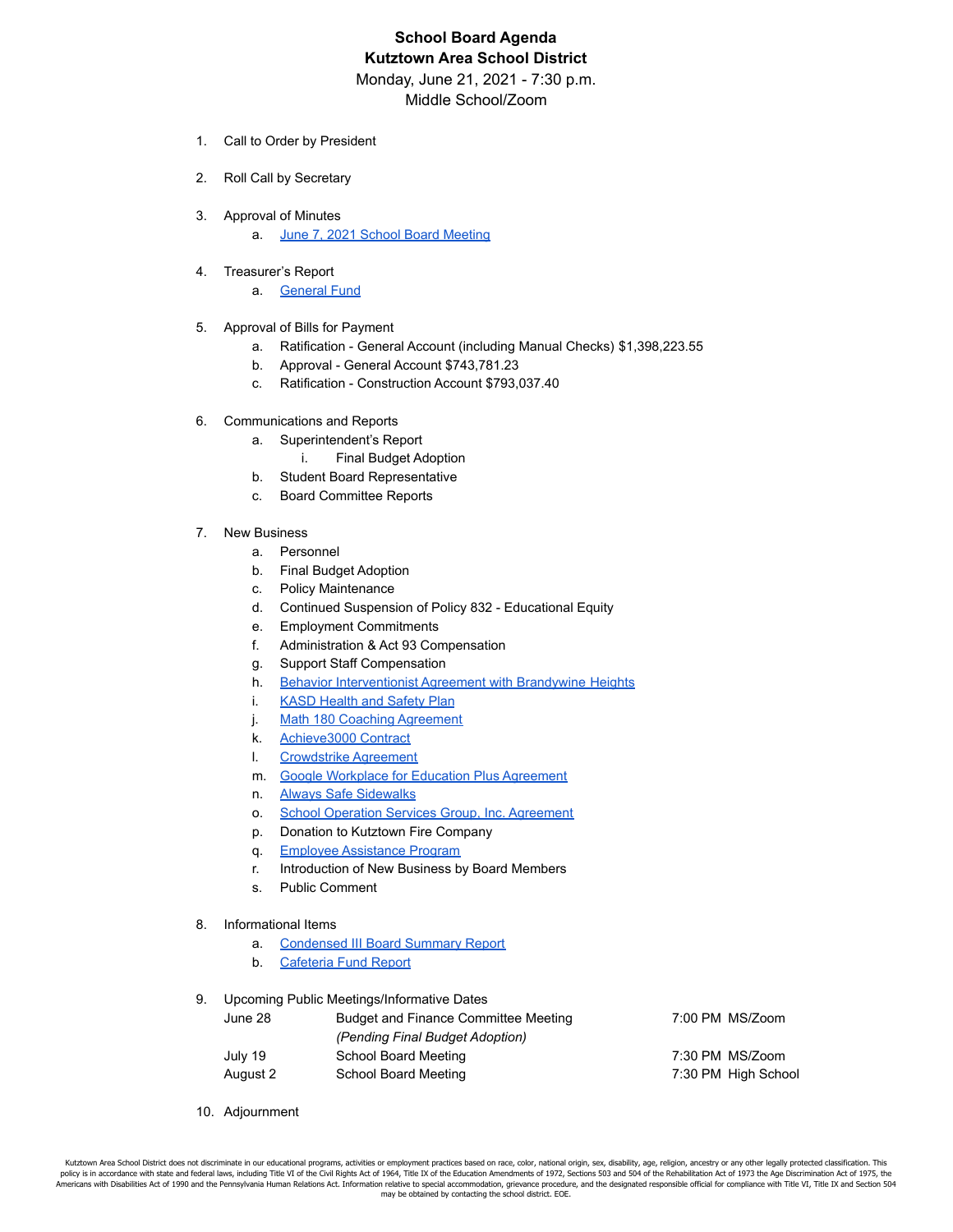## **ITEM 7 NEW BUSINESS**

## **a. PERSONNEL**

It is the recommendation of the administration that the Board of School Directors approve the following personnel items:

- 1. The approval of Hillary Heffner as Elementary Teacher at Kutztown Elementary School effective August 10, 2021, at a salary of \$ 63,573.00 per Master's Degree, Step 1, of the KATA/KASD collective bargaining agreement.
- 2. The approval of Hillary Heffner as a per diem teacher, effective June 8, 2021, as needed to participate in professional development, at the curriculum rate of \$27.00 per hour.
- 3. The approval of Alia Emery as Long Term Substitute Elementary Teacher at Greenwich Elementary School effective August 10, 2021, at a salary of \$ 53,005.00 per Bachelor's Degree, Step 1, of the KATA/KASD collective bargaining agreement.
- 4. The approval of Alia Emery as a per diem teacher, effective June 8, 2021, as needed to participate in professional development, at the curriculum rate of \$27.00 per hour.
- 5. The approval of Leanne Seidel as Long Term Substitute Elementary Teacher at Kutztown Elementary School effective August 10, 2021, at a salary of \$ 53,005.00 per Bachelor's Degree, Step 1, of the KATA/KASD collective bargaining agreement.
- 6. The approval of Leanne Seidel as a per diem teacher, effective June 22, 2021, as needed to participate in professional development, at the curriculum rate of \$27.00 per hour.
- 7. The acceptance of the resignation of Logan Wengert, summer maintenance employee, effective June 9, 2021.
- 8. The acceptance of the resignation of Aiden Koch, summer maintenance employee, effective June 16, 2021.
- 9. The acceptance of the resignation of Molly Cook as Extended School Year staff, effective June 16, 2021.
- 10. The acceptance of the resignation of Manali Patel as Extended School Year paraprofessional, effective June 21, 2021.
- **11. The acceptance of the resignation of Lennon Neiman, summer technology employee, effective June 21, 2021.**
- 12. It is the recommendation of the administration that the Board of School Directors approve the staffing for the 2021 summer programs:

| Brian Huber         | <b>ESY Paraprofessional Substitute</b> | \$14 per hour |
|---------------------|----------------------------------------|---------------|
| Leanne Seidel       | High School ESY Life Skills Staff      | \$27 per hour |
| Theodore Werkheiser | High School Summer School Teacher      | \$27 per hour |

- 13. The approval of a transfer of Meredith Ache from a paid softball coach to a volunteer softball coaching position, retroactive to March 1, 2021.
- 14. The approval of Pierson Lang for 2021 summer maintenance help at a rate of \$11.00 per hour, effective June 22, 2021.
- 15. The approval of the following department leaders for the 2021-2022 school year:

| Brenda Boyer                                                           | Information/Technology Resources | \$2,000.00 |  |  |
|------------------------------------------------------------------------|----------------------------------|------------|--|--|
| Danielle Berger                                                        | <b>Special Education</b>         | \$2,000.00 |  |  |
| Kerri Schegan                                                          | Elementary (ELA)                 | \$2,000.00 |  |  |
| Alyssa Raifsnider                                                      | Elementary (Science)             | \$2,000.00 |  |  |
| Melissa Blatt                                                          | Elementary (Social Studies)      | \$2,000.00 |  |  |
| Lori Arndt                                                             | Elementary (Math)                | \$2,000.00 |  |  |
| Kristin Haring                                                         | Secondary (ELA)                  | \$2,000.00 |  |  |
| Sallie Sandler                                                         | Secondary (Math)                 | \$2,000.00 |  |  |
| Lucas Bricker                                                          | Secondary (Science)              | \$2,000.00 |  |  |
| <b>Beth Patten</b>                                                     | Secondary (Social Studies)       | \$2,000.00 |  |  |
| Michenelle Groller                                                     | World Languages                  | \$1,000.00 |  |  |
| All Personnel are Approved Pending Receipt of All Mandated Credentials |                                  |            |  |  |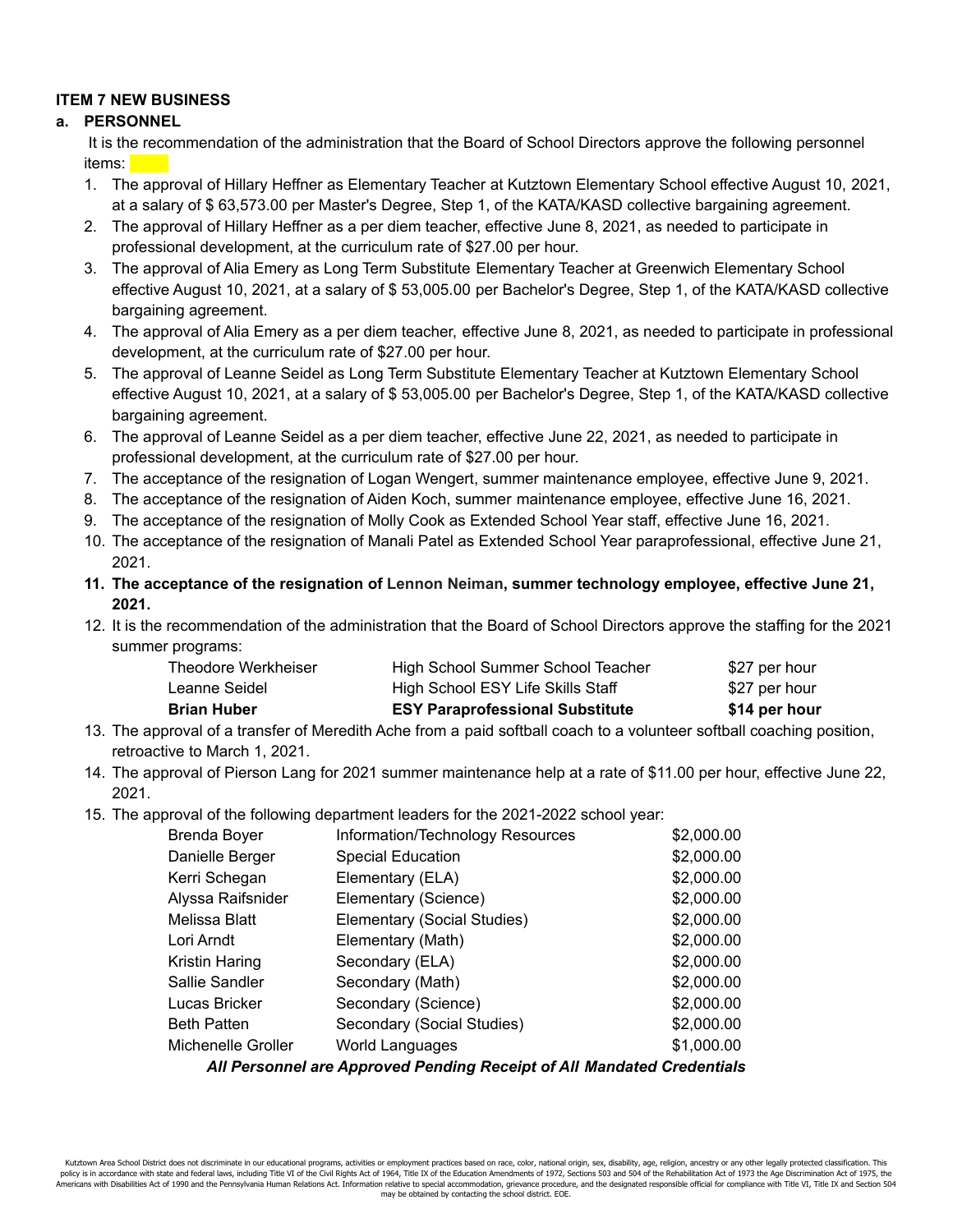- **b. FINAL BUDGET ADOPTION-** It is the recommendation of the Administration that the Board of School Directors adopt a Final Budget for the 2021-2022 school year with revenues of \$34,318,109 and expenditures of \$34,684,320 supported by Real Estate Tax of 29.9543 mils; Per Capita Tax, Sec. 679 (\$5.00); Per Capita Tax, Act 511 (\$5.00); Local Services Tax (\$5.00); Earned Income Tax (0.5%); Real Estate Transfer Tax (0.5%); and Amusement Tax (5%).
- **c. POLICY MAINTENANCE-** It is the recommendation of the Policy and Curriculum Committee that the Board of School Directors approve the following:
	- 1. Second reading and adoption:
		- a. Policy [113.2-Behavioral](https://drive.google.com/file/d/1caClAU3z32zpC3ABMBnXwuOmYkGJH8Ua/view?usp=sharing) Support
	- 2. First reading:
		- a. Policy 004.1 Student [Representative](https://drive.google.com/file/d/1RPJ-GxqkLDws9zR7cnxgE3za-uYAPYgG/view?usp=sharing)
		- b. Policy 113.1 Discipline of Students With [Disabilities](https://drive.google.com/file/d/18v4oOBtZQ7Kj4tRtnJIuudsf8ifBusLF/view?usp=sharing)
- **d. CONTINUED SUSPENSION OF POLICY 832 - EDUCATIONAL EQUITY -** Approval to continue suspension of Policy 832 - Educational Equity.
- **e. EMPLOYMENT COMMITMENTS -** It is the recommendation of the administration that the Board of School Directors approve the Superintendent to make employment commitments to qualified professional applicants for the purpose of filling vacancies that occur after the June 21, 2021 Board meeting with action to be ratified by the Board of School Directors at the next official board meeting.
- **f. ADMINISTRATION AND ACT 93 COMPENSATION-** It is the recommendation of the administration that the Board of School Directors approve the Administration and Act 93 salary compensation for the 2021-2022 school year, which includes an increase not to exceed 4.0%.
- **g. SUPPORT STAFF COMPENSATION -** It is the recommendation of the administration that the Board of School Directors approve the support staff salary increases for the 2021-2022 school year which includes salary increases, the average across all support staff not to exceed 3.5%.
- **h. BEHAVIOR INTERVENTIONIST AGREEMENT-** It is the recommendation of the Administration that the Board of School Directors approve the agreement to pay 50% of the compensation for a Behavioral Interventionist for the 2021-22 and 2022-23 school years to Brandywine Heights School District at a rate consistent with the Brandywine Heights School District Collective Bargaining Agreement. The cost will be paid with ESSER III funds.
- **i. KASD HEALTH AND SAFETY PLAN** It is the recommendation that the Board of School Directors approve the updated [Kutztown](https://drive.google.com/file/d/1RcdwZLdGyG7682X05ckWGdY2un_Q0omY/view?usp=sharing) Area School District Health and Safety Plan, per the attached.
- **j. MATH 180 COACHING AGREEMENT -** It is the recommendation of the administration that the Board of School Directors approve Math Solutions Online Coaching Membership for MATH 180 with Houghton Mifflin Harcourt at a cost of \$4,200.
- **k. ACHIEVE3000 CONTRACT -** It is the recommendation of the administration that the Board of School Directors approve the annual contract with Achieve3000 and it's Actively Learn ELA Plan at a total cost of \$1,730.
- **l. CROWDSTRIKE AGREEMENT -** It is the recommendation of the administration that the Board of School Directors approve Crowdstrike, as a cyber security program, at a cost of \$12,007.55, per the attached.
- **m. GOOGLE WORKPLACE FOR EDUCATION PLUS AGREEMENT -** It is the recommendation of the administration that the Board of School Directors approve Google Workplace for Education Plus, as a Google domain management system, at a cost of \$7,250.00, per the attached.